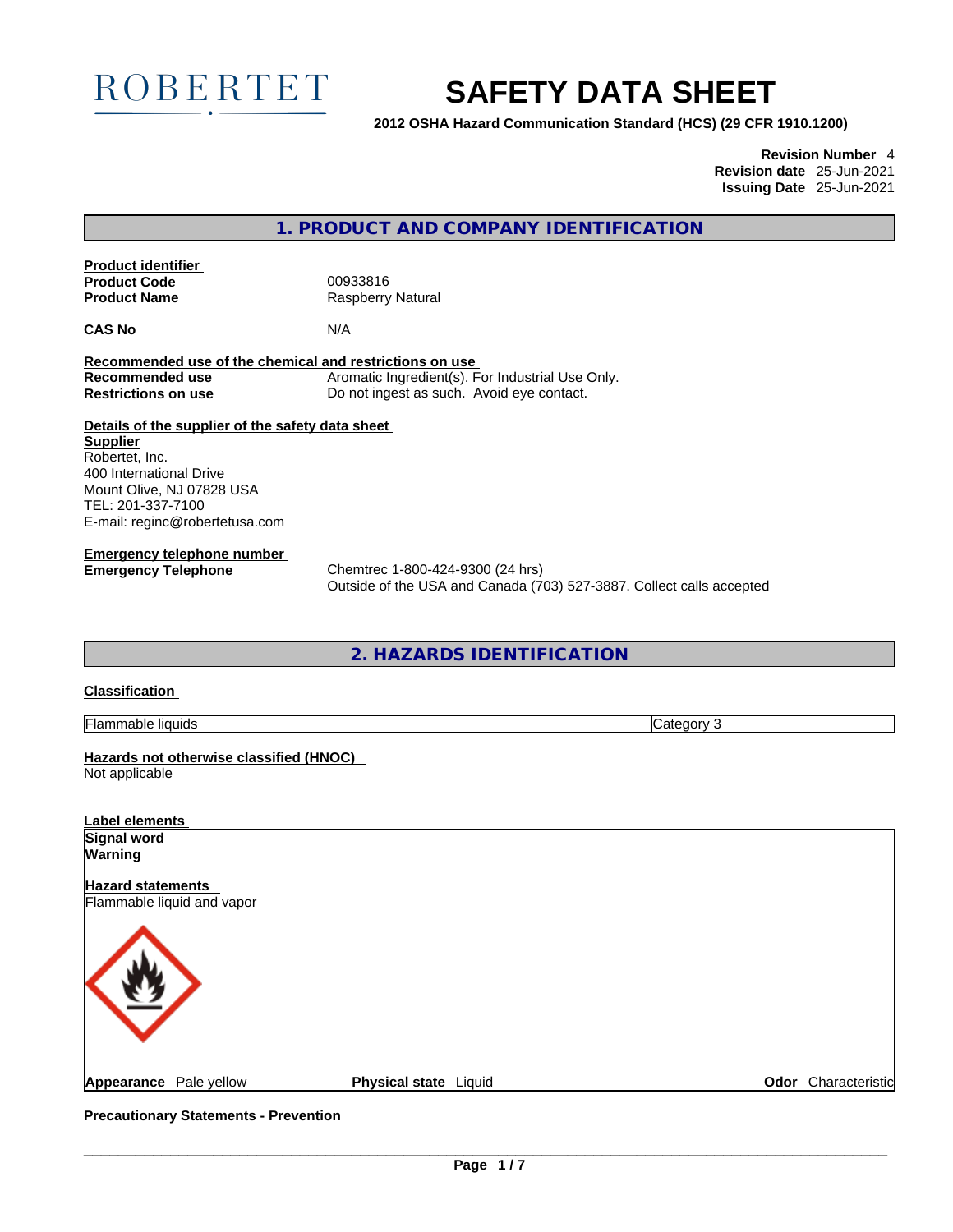# \_\_\_\_\_\_\_\_\_\_\_\_\_\_\_\_\_\_\_\_\_\_\_\_\_\_\_\_\_\_\_\_\_\_\_\_\_\_\_\_\_\_\_\_\_\_\_\_\_\_\_\_\_\_\_\_\_\_\_\_\_\_\_\_\_\_\_\_\_\_\_\_\_\_\_\_\_\_\_\_\_\_\_\_\_\_\_\_\_\_\_\_\_ **00933816** - **Raspberry Natural Revision date** 25-Jun-2021

Keep away from heat, hot surfaces, sparks, open flames and other ignition sources. No smoking Keep container tightly closed Ground/bond container and receiving equipment Use explosion-proof electrical/ ventilating / lighting/equipment Use only non-sparking tools Take precautionary measures against static discharge Wear protective gloves/eye protection/face protection

## **Precautionary Statements - Response**

IF ON SKIN (or hair): Take off immediately all contaminated clothing. Rinse skin with water/ shower In case of fire: Use CO2, dry chemical, or foam to extinguish

#### **Precautionary Statements - Storage**

Store in a well-ventilated place. Keep cool

## **Precautionary Statements - Disposal**

Dispose of contents/container to an approved waste disposal plant

#### **Other information**

No information available.

# **3. COMPOSITION/INFORMATION ON INGREDIENTS**

| Chemical name | CAS No   | Weight-%    | <b>GHS Classification</b> |
|---------------|----------|-------------|---------------------------|
| Ethyl alcohol | 64-17-5  | $5.0 - 10$  | Flam. Lig. 2 (H225)       |
|               |          |             | Eye Irrit. $2A(H319)$     |
| Ethyl acetate | 141-78-6 | $1.0 - 5.0$ | Flam. Lig. 2 (H225)       |
|               |          |             | Eye Irrit. $2A(H319)$     |
|               |          |             | STOT SE 3 (H336)          |

\*The exact percentage (concentration) of composition has been withheld as a trade secret.

# **4. FIRST AID MEASURES**

# **Description of first aid measures**

| <b>Inhalation</b>                                           | Remove to fresh air.                                                                                                                                                                                                                                                      |
|-------------------------------------------------------------|---------------------------------------------------------------------------------------------------------------------------------------------------------------------------------------------------------------------------------------------------------------------------|
| Eye contact                                                 | Rinse immediately with plenty of water, also under the eyelids, for at least 15 minutes. Keep<br>eye wide open while rinsing. Do not rub affected area.                                                                                                                   |
| <b>Skin contact</b>                                         | Wash off immediately with soap and plenty of water while removing all contaminated<br>clothes and shoes.                                                                                                                                                                  |
| Ingestion                                                   | Clean mouth with water and drink afterwards plenty of water.                                                                                                                                                                                                              |
| Self-protection of the first aider                          | Remove all sources of ignition. Ensure that medical personnel are aware of the material(s)<br>involved, take precautions to protect themselves and prevent spread of contamination. Use<br>personal protective equipment as required. See section 8 for more information. |
| Most important symptoms and effects, both acute and delayed |                                                                                                                                                                                                                                                                           |
| <b>Symptoms</b>                                             | No information available.                                                                                                                                                                                                                                                 |
|                                                             | Indication of any immediate medical attention and special treatment needed                                                                                                                                                                                                |
| Note to physicians                                          | Treat symptomatically.                                                                                                                                                                                                                                                    |
|                                                             |                                                                                                                                                                                                                                                                           |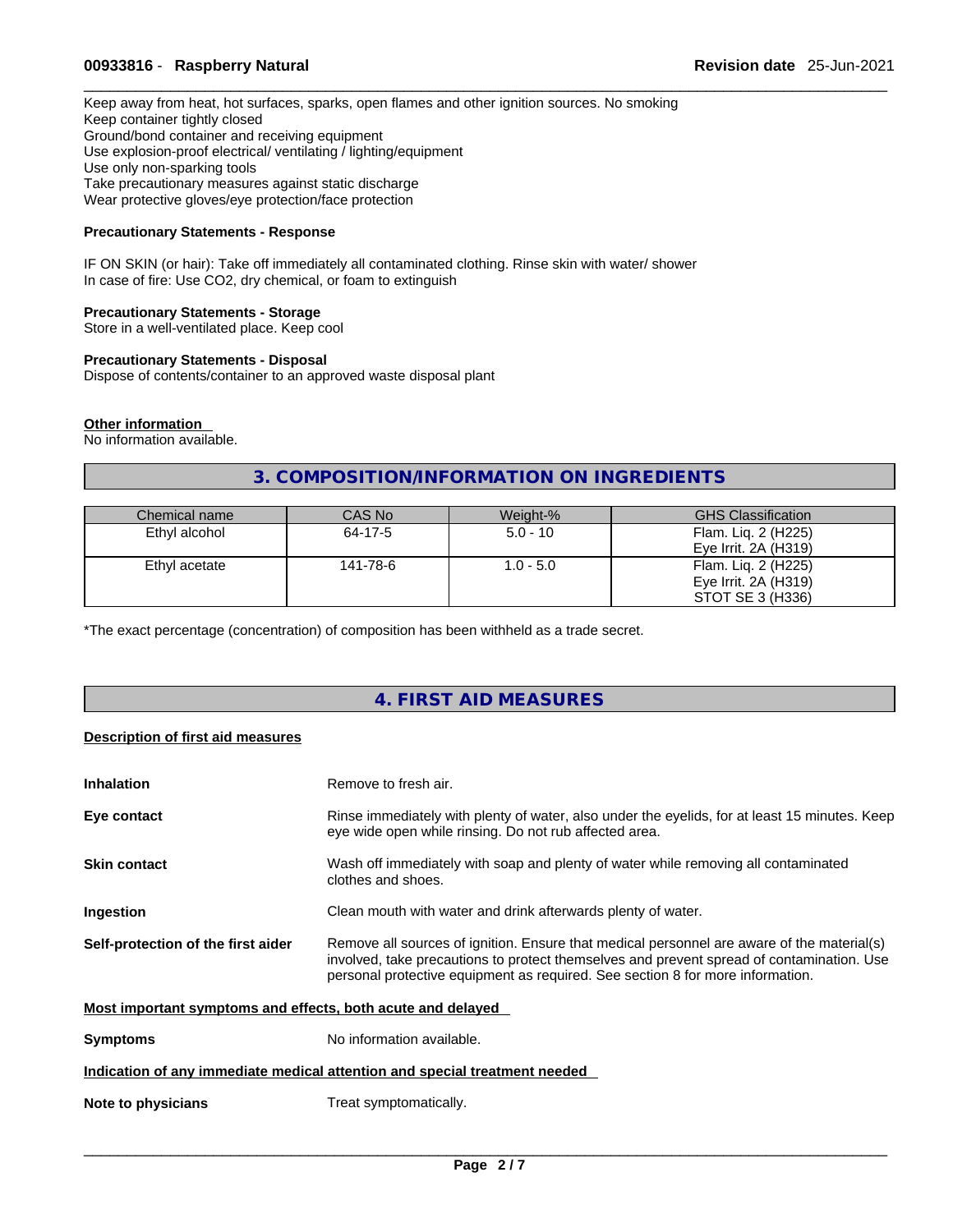**fire-fighters**

|                                                                        | 5. FIRE-FIGHTING MEASURES                                                                                                                                                                                                                                             |
|------------------------------------------------------------------------|-----------------------------------------------------------------------------------------------------------------------------------------------------------------------------------------------------------------------------------------------------------------------|
| <b>Suitable Extinguishing Media</b><br><b>Large Fire</b>               | Dry chemical. Carbon dioxide (CO2). Water spray. Alcohol resistant foam.<br>CAUTION: Use of water spray when fighting fire may be inefficient.                                                                                                                        |
| Unsuitable extinguishing media                                         | Do not scatter spilled material with high pressure water streams.                                                                                                                                                                                                     |
| Specific hazards arising from the<br>chemical                          | Risk of ignition. Keep product and empty container away from heat and sources of ignition.<br>In the event of fire, cool tanks with water spray. Fire residues and contaminated fire<br>extinguishing water must be disposed of in accordance with local regulations. |
| <b>Explosion data</b><br><b>Sensitivity to mechanical impact None.</b> |                                                                                                                                                                                                                                                                       |
| Sensitivity to static discharge                                        | Yes.                                                                                                                                                                                                                                                                  |
| Special protective equipment for                                       | Firefighters should wear self-contained breathing apparatus and full firefighting turnout                                                                                                                                                                             |

# **6. ACCIDENTAL RELEASE MEASURES**

gear. Use personal protection equipment.

#### **Personal precautions, protective equipment and emergency procedures**

| <b>Personal precautions</b>                          | Evacuate personnel to safe areas. Use personal protective equipment as required. See<br>section 8 for more information. Avoid contact with skin, eyes or clothing. Ensure adequate<br>ventilation. Keep people away from and upwind of spill/leak. ELIMINATE all ignition sources<br>(no smoking, flares, sparks or flames in immediate area). Pay attention to flashback. Take<br>precautionary measures against static discharges. All equipment used when handling the<br>product must be grounded. Do not touch or walk through spilled material. |
|------------------------------------------------------|-------------------------------------------------------------------------------------------------------------------------------------------------------------------------------------------------------------------------------------------------------------------------------------------------------------------------------------------------------------------------------------------------------------------------------------------------------------------------------------------------------------------------------------------------------|
| Other information                                    | Ventilate the area.                                                                                                                                                                                                                                                                                                                                                                                                                                                                                                                                   |
| Methods and material for containment and cleaning up |                                                                                                                                                                                                                                                                                                                                                                                                                                                                                                                                                       |
| <b>Methods for containment</b>                       | Stop leak if you can do it without risk. Do not touch or walk through spilled material. A vapor<br>suppressing foam may be used to reduce vapors. Dike far ahead of spill to collect runoff<br>water. Keep out of drains, sewers, ditches and waterways. Absorb with earth, sand or other<br>non-combustible material and transfer to containers for later disposal.                                                                                                                                                                                  |
| Methods for cleaning up                              | Take precautionary measures against static discharges. Dam up. Soak up with inert<br>absorbent material. Pick up and transfer to properly labeled containers.                                                                                                                                                                                                                                                                                                                                                                                         |

# **7. HANDLING AND STORAGE**

#### **Precautions for safe handling**

**Advice on safe handling** Use personal protection equipment.Avoid contact with skin and eyes. Avoid breathing vapors or mists. Keep away from heat, hot surfaces, sparks, open flames and other ignition sources. No smoking. Use grounding and bonding connection when transferring this material to prevent static discharge, fire or explosion. Use with local exhaust ventilation. Use spark-proof tools and explosion-proof equipment. Keep in an area equipped with sprinklers. Use according to package label instructions.

# **Conditions for safe storage, including any incompatibilities**

**Storage Conditions** Keep container tightly closed in a dry and well-ventilated place. Keep away from open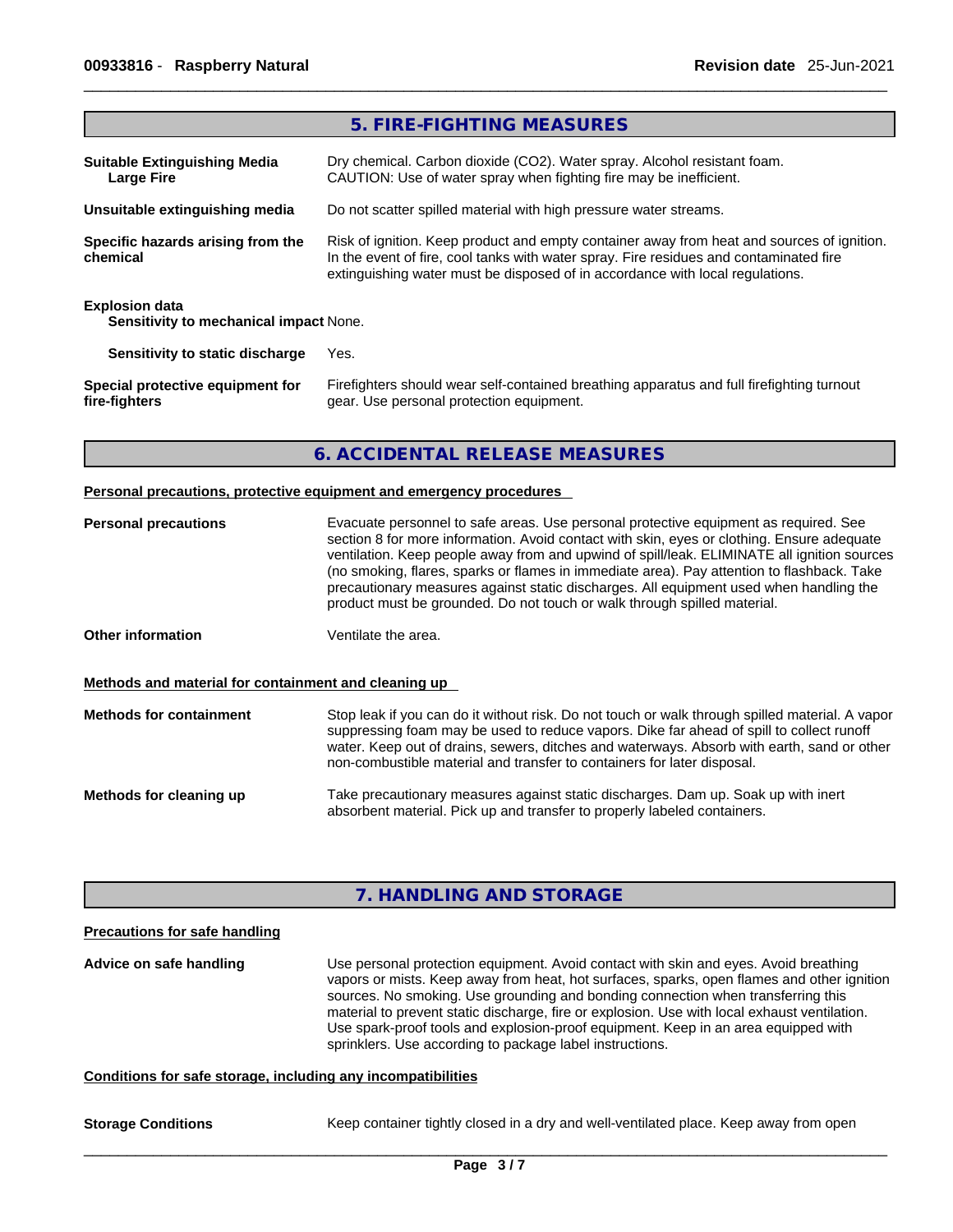flames, hot surfaces and sources of ignition.

# **8. EXPOSURE CONTROLS/PERSONAL PROTECTION**

## **Control parameters**

## **Exposure Limits**

| Chemical name | <b>ACGIH TLV</b> | OSHA PEL                             | NIOSH IDLH                  |
|---------------|------------------|--------------------------------------|-----------------------------|
| Ethyl alcohol | STEL: 1000 ppm   | TWA: 1000 ppm                        | IDLH: 3300 ppm              |
| 64-17-5       |                  | TWA: 1900 mg/m $3$                   | TWA: 1000 ppm               |
|               |                  | (vacated) TWA: 1000 ppm              | TWA: 1900 mg/m <sup>3</sup> |
|               |                  | (vacated) TWA: 1900 mg/m $3$         |                             |
| Ethyl acetate | TWA: 400 ppm     | TWA: 400 ppm                         | IDLH: 2000 ppm              |
| 141-78-6      |                  | TWA: $1400 \text{ mg/m}^3$           | TWA: 400 ppm                |
|               |                  | (vacated) TWA: 400 ppm               | TWA: 1400 mg/m <sup>3</sup> |
|               |                  | (vacated) TWA: $1400 \text{ mg/m}^3$ |                             |

## **Appropriate engineering controls**

| <b>Engineering controls</b>    | Showers<br>Eyewash stations<br>Ventilation systems.                                                                                                                                                                                                                         |
|--------------------------------|-----------------------------------------------------------------------------------------------------------------------------------------------------------------------------------------------------------------------------------------------------------------------------|
|                                | Individual protection measures, such as personal protective equipment                                                                                                                                                                                                       |
| <b>Eye/face protection</b>     | Tight sealing safety goggles.                                                                                                                                                                                                                                               |
| <b>Hand protection</b>         | Wear suitable gloves. Impervious gloves.                                                                                                                                                                                                                                    |
| Skin and body protection       | Wear suitable protective clothing. Long sleeved clothing. Chemical resistant apron.<br>Antistatic boots.                                                                                                                                                                    |
| <b>Respiratory protection</b>  | No protective equipment is needed under normal use conditions. If exposure limits are<br>exceeded or irritation is experienced, ventilation and evacuation may be required.                                                                                                 |
| General hygiene considerations | Do not eat, drink or smoke when using this product. Contaminated work clothing should not<br>be allowed out of the workplace. Regular cleaning of equipment, work area and clothing is<br>recommended. Wash hands before breaks and immediately after handling the product. |

# **9. PHYSICAL AND CHEMICAL PROPERTIES**

| Information on basic physical and chemical properties |                          |                          |
|-------------------------------------------------------|--------------------------|--------------------------|
| <b>Physical state</b>                                 | Liauid                   |                          |
| Appearance                                            | Pale yellow              |                          |
| Odor                                                  | Characteristic           |                          |
| <b>Odor threshold</b>                                 | No information available |                          |
| <b>Property</b>                                       | Values                   | Remarks • Method         |
| рH                                                    |                          | No information available |
| Melting point / freezing point                        |                          | No information available |
| Boiling point / boiling range                         | $>$ 35 °C                | No information available |
| <b>Flash point</b>                                    | 30 °C / 86 °F            | CC (closed cup)          |
| <b>Evaporation rate</b>                               |                          | No information available |
| Flammability (solid, gas)                             |                          | No information available |
| Vapor Pressure (mm Hg @ 20°C):                        |                          | No information available |
| Vapor density                                         |                          | No information available |
| <b>Relative density</b>                               |                          | No information available |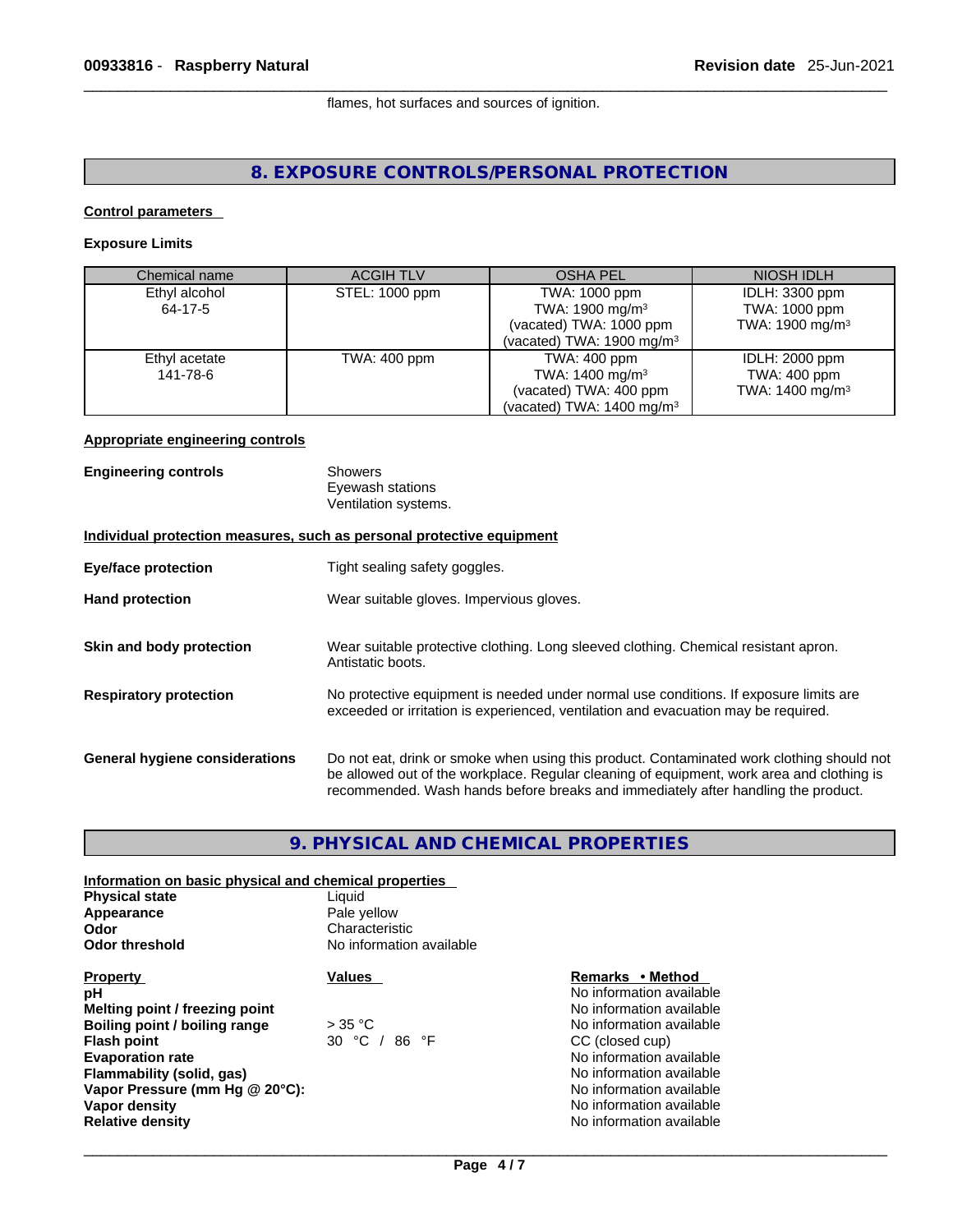# \_\_\_\_\_\_\_\_\_\_\_\_\_\_\_\_\_\_\_\_\_\_\_\_\_\_\_\_\_\_\_\_\_\_\_\_\_\_\_\_\_\_\_\_\_\_\_\_\_\_\_\_\_\_\_\_\_\_\_\_\_\_\_\_\_\_\_\_\_\_\_\_\_\_\_\_\_\_\_\_\_\_\_\_\_\_\_\_\_\_\_\_\_ **00933816** - **Raspberry Natural Revision date** 25-Jun-2021

| Specific Gravity @ 20/20 °C<br>Solubility(ies)<br><b>Water solubility</b><br>Solubility in other solvents<br><b>Partition coefficient</b><br><b>Autoignition temperature</b><br><b>Decomposition temperature</b><br><b>Viscosity</b> | 0.9510-0.9610                                                              | <b>RTM-101</b><br>No information available<br>No information available<br>No information available<br>No information available<br>No information available<br>No information available |
|--------------------------------------------------------------------------------------------------------------------------------------------------------------------------------------------------------------------------------------|----------------------------------------------------------------------------|----------------------------------------------------------------------------------------------------------------------------------------------------------------------------------------|
| <b>Other information</b><br><b>Explosive properties</b><br><b>Oxidizing properties</b>                                                                                                                                               | No information available<br>No information available                       |                                                                                                                                                                                        |
|                                                                                                                                                                                                                                      | <b>10. STABILITY AND REACTIVITY</b>                                        |                                                                                                                                                                                        |
| <b>Reactivity</b>                                                                                                                                                                                                                    | No information available.                                                  |                                                                                                                                                                                        |
| <b>Chemical stability</b>                                                                                                                                                                                                            | Stable under normal conditions.                                            |                                                                                                                                                                                        |
| Possibility of hazardous reactions                                                                                                                                                                                                   | None under normal processing.                                              |                                                                                                                                                                                        |
| <b>Conditions to avoid</b>                                                                                                                                                                                                           | Heat, flames and sparks.                                                   |                                                                                                                                                                                        |
| Incompatible materials                                                                                                                                                                                                               | None known based on information supplied.                                  |                                                                                                                                                                                        |
|                                                                                                                                                                                                                                      | Hazardous decomposition products None known based on information supplied. |                                                                                                                                                                                        |

# **11. TOXICOLOGICAL INFORMATION**

# **Information on likely routes of exposure**

| <b>Inhalation</b>     | Specific test data for the substance or mixture is not available.            |
|-----------------------|------------------------------------------------------------------------------|
| Eye contact           | Specific test data for the substance or mixture is not available.            |
| <b>Skin contact</b>   | Specific test data for the substance or mixture is not available.            |
| Ingestion             | Specific test data for the substance or mixture is not available.            |
|                       | Symptoms related to the physical, chemical and toxicological characteristics |
| <b>Symptoms</b>       | No information available.                                                    |
| <b>Acute toxicity</b> |                                                                              |

**Numerical measures of toxicity**

|                                          | Delayed and immediate effects as well as chronic effects from short and long-term exposure |
|------------------------------------------|--------------------------------------------------------------------------------------------|
| <b>Skin corrosion/irritation</b>         | No information available.                                                                  |
| Serious eye damage/eye irritation        | No information available.                                                                  |
| <b>Respiratory or skin sensitization</b> | No information available.                                                                  |
| <b>Germ cell mutagenicity</b>            | No information available.                                                                  |

**Carcinogenicity** No information available.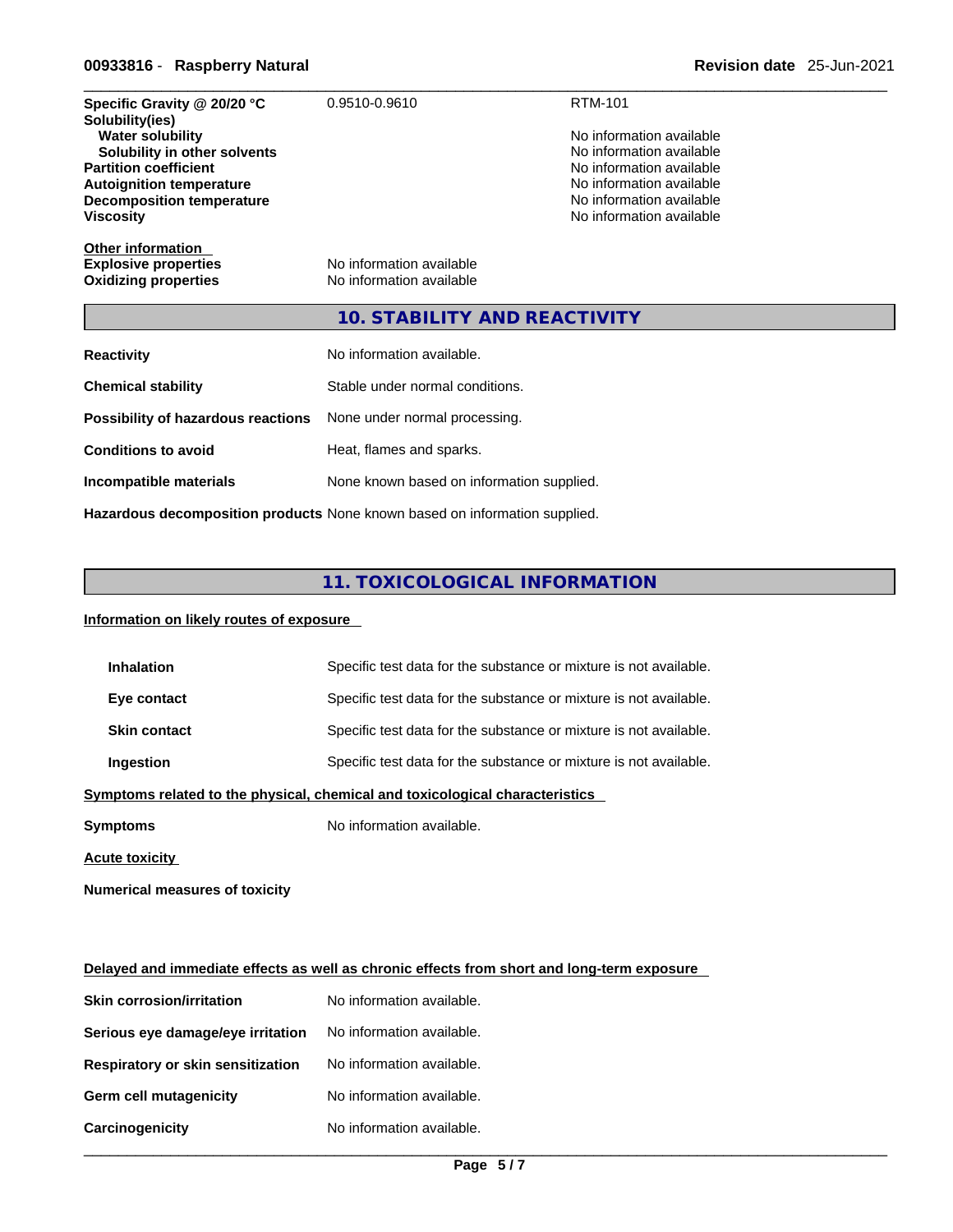# **12. ECOLOGICAL INFORMATION**

#### **Ecotoxicity** .

# **Persistence and degradability**

No information available.

## **Bioaccumulation**

There is no data for this product.

## **Other adverse effects**

No information available.

|                                        | 13. DISPOSAL CONSIDERATIONS                                                                                                                                     |
|----------------------------------------|-----------------------------------------------------------------------------------------------------------------------------------------------------------------|
| Waste treatment methods                |                                                                                                                                                                 |
| Waste from residues/unused<br>products | Should not be released into the environment. Dispose of in accordance with local<br>regulations. Dispose of waste in accordance with environmental legislation. |
| Contaminated packaging                 | Empty containers pose a potential fire and explosion hazard. Do not cut, puncture of weld<br>containers.                                                        |

**14. TRANSPORT INFORMATION** 

| DOT                        |                            |  |
|----------------------------|----------------------------|--|
| UN/ID no                   | 1169                       |  |
| Proper shipping name       | Extracts, aromatic, liquid |  |
| <b>Hazard class</b>        | 3                          |  |
| <b>Packing group</b>       | Ш                          |  |
| IATA/ICAO                  |                            |  |
| UN/ID no                   | 1169                       |  |
| Proper shipping name       | Extracts, aromatic, liquid |  |
| <b>Hazard class</b>        | 3                          |  |
| <b>Packing group</b>       | Ш                          |  |
| <b>IMDG/IMO</b>            |                            |  |
| UN number                  | 1169                       |  |
| UN proper shipping name    | Extracts, aromatic, liquid |  |
| Transport hazard class(es) | 3                          |  |
| Packing group              | Ш                          |  |
| EmS-No                     | $F-E. S-D$                 |  |

**15. REGULATORY INFORMATION** 

# **US Federal Regulations**

## **SARA 313**

Section 313 of Title III of the Superfund Amendments and Reauthorization Act of 1986 (SARA). This product does not contain any chemicals which are subject to the reporting requirements of the Act and Title 40 of the Code of Federal Regulations, Part 372.

# **SARA 311/312 Hazard Categories**